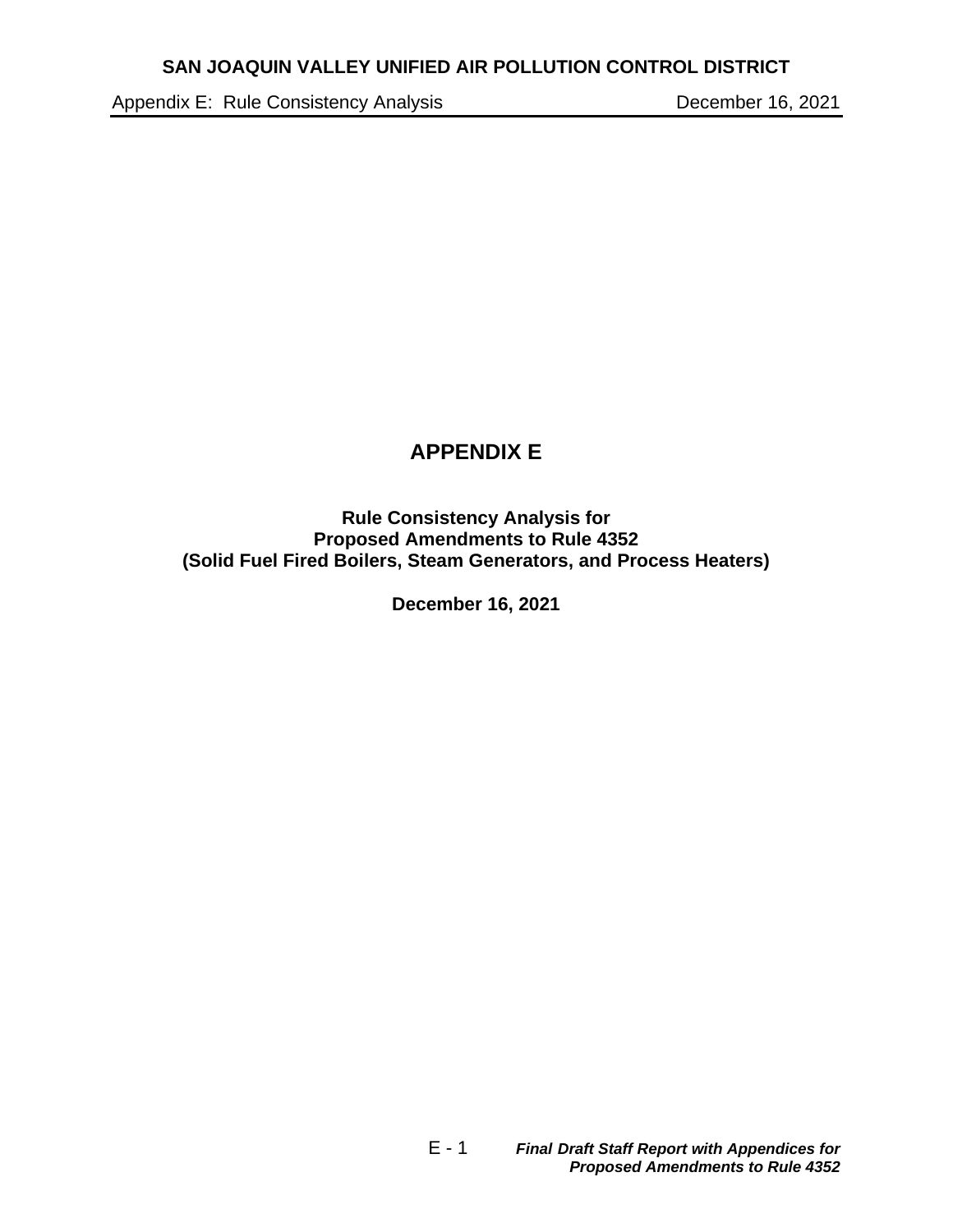# **SAN JOAQUIN VALLEY UNIFIED AIR POLLUTION CONTROL DISTRICT**

Appendix E: Rule Consistency Analysis **December 16, 2021** 

This page intentionally blank.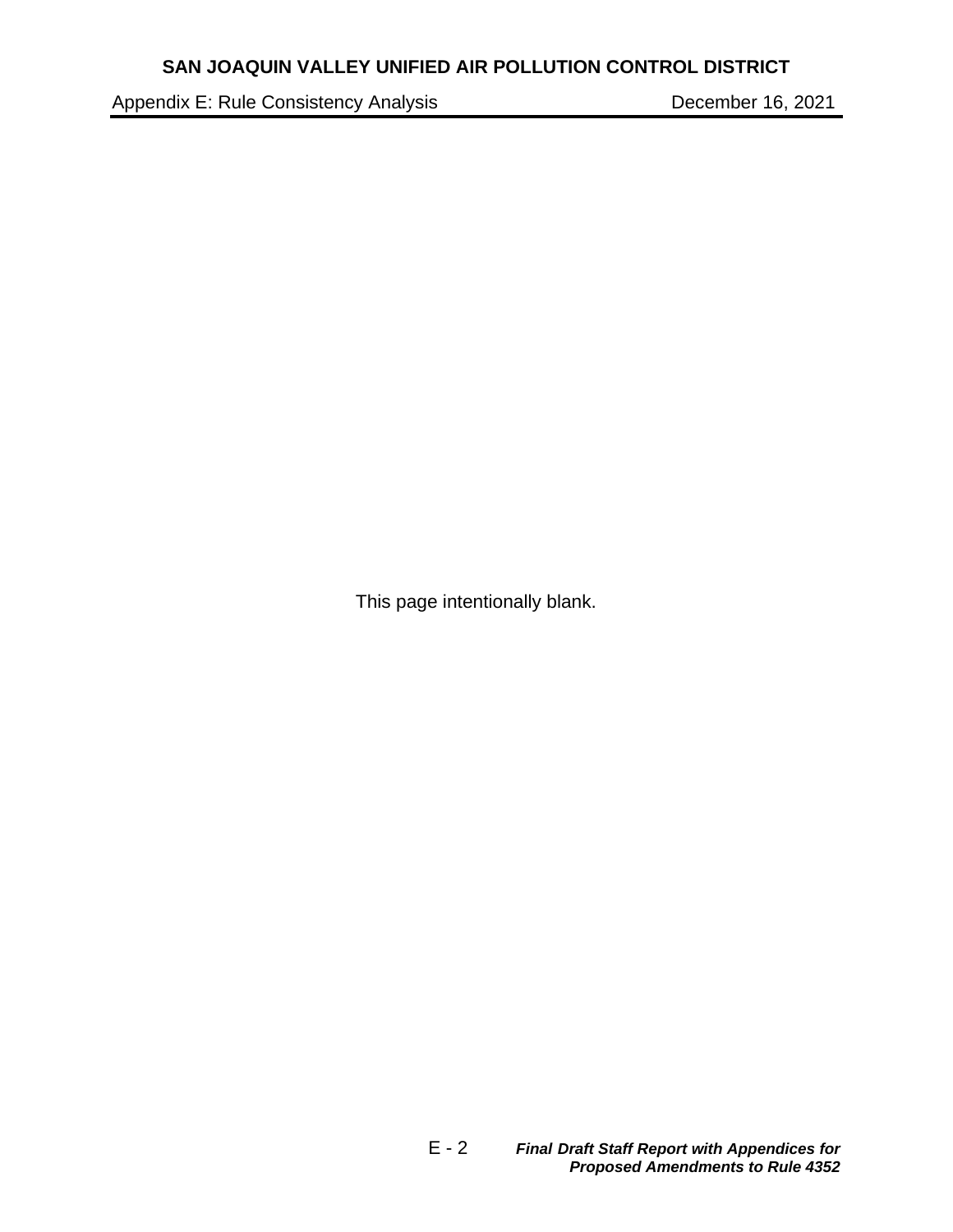## **SAN JOAQUIN VALLEY UNIFIED AIR POLLUTION CONTROL DISTRICT**

Appendix E: Rule Consistency Analysis **December 16, 2021** 

#### **RULE CONSISTENCY ANALYSIS FOR PROPOSED AMENDMENTS TO RULE 4352 (SOLID FUEL FIRED BOILERS, STEAM GENERATORS, AND PROCESS HEATERS)**

## **I. REQUIREMENTS FOR RULE CONSISTENCY ANALYSIS**

Pursuant to Section 40727.2 of the California Health and Safety Code, prior to adopting, amending, or repealing a rule or regulation, the District is required to perform a written analysis that identifies and compares the air pollution control elements of the rule or regulation with corresponding elements of existing or proposed District and United States Environmental Protection Agency (EPA) rules, regulations, and guidelines that apply to the same source category. The elements analyzed are emission standards, monitoring and testing, and recordkeeping and reporting requirements.

## **II. RULE CONSISTENCY ANALYSIS**

### **A. District Rules**

Facilities subject to District Rule 4352 could be subject to other District rules including:

- ▶ Rule 2201 New and Modified Stationary Source Review
- $\triangleright$  Rule 2020 Exemptions
- $\triangleright$  Rule 2520 Federally Mandated Operating Permits
- $\triangleright$  Rule 4101 Visible Emissions
- $\triangleright$  Rule 4301 Fuel Burning Equipment
- ▶ Rule 4305 Boilers, Steam Generators, and Process Heaters Phase 2
- ▶ Rule 4306 Boilers, Steam Generators, and Process Heaters Phase 3
- Rule 4307 Boilers, Steam Generators, and Process Heaters 2.0 MMBtu/hr to 5.0 MMBtu/hr
- Rule 4308 Boilers, Steam Generators, and Process Heaters 0.075 MMBtu/hr to less than 2.0 MMBtu/hr
- ▶ Rule 4351 Boilers, Steam Generators, and Process Heaters Phase 1
- $\triangleright$  Rule 4601 Architectural Coatings
- $\triangleright$  Rule 4801 Sulfur Compounds
- $\triangleright$  Rule 8011 General Requirements
- ▶ Rule 8021 Construction, Demolition. Excavation, Extraction, and Other Earthmoving Activities
- $\triangleright$  Rule 8031 Bulk Materials
- $\triangleright$  Rule 8041 Carryout and Trackout
- $\triangleright$  Rule 8051 Open Areas
- $\triangleright$  Rule 8061 Paved and Unpaved Roads
- ▶ Rule 8071 Unpaved Vehicle/Equipment Traffic Areas

E - 3 *Final Draft Staff Report with Appendices for Proposed Amendments to Rule 4352*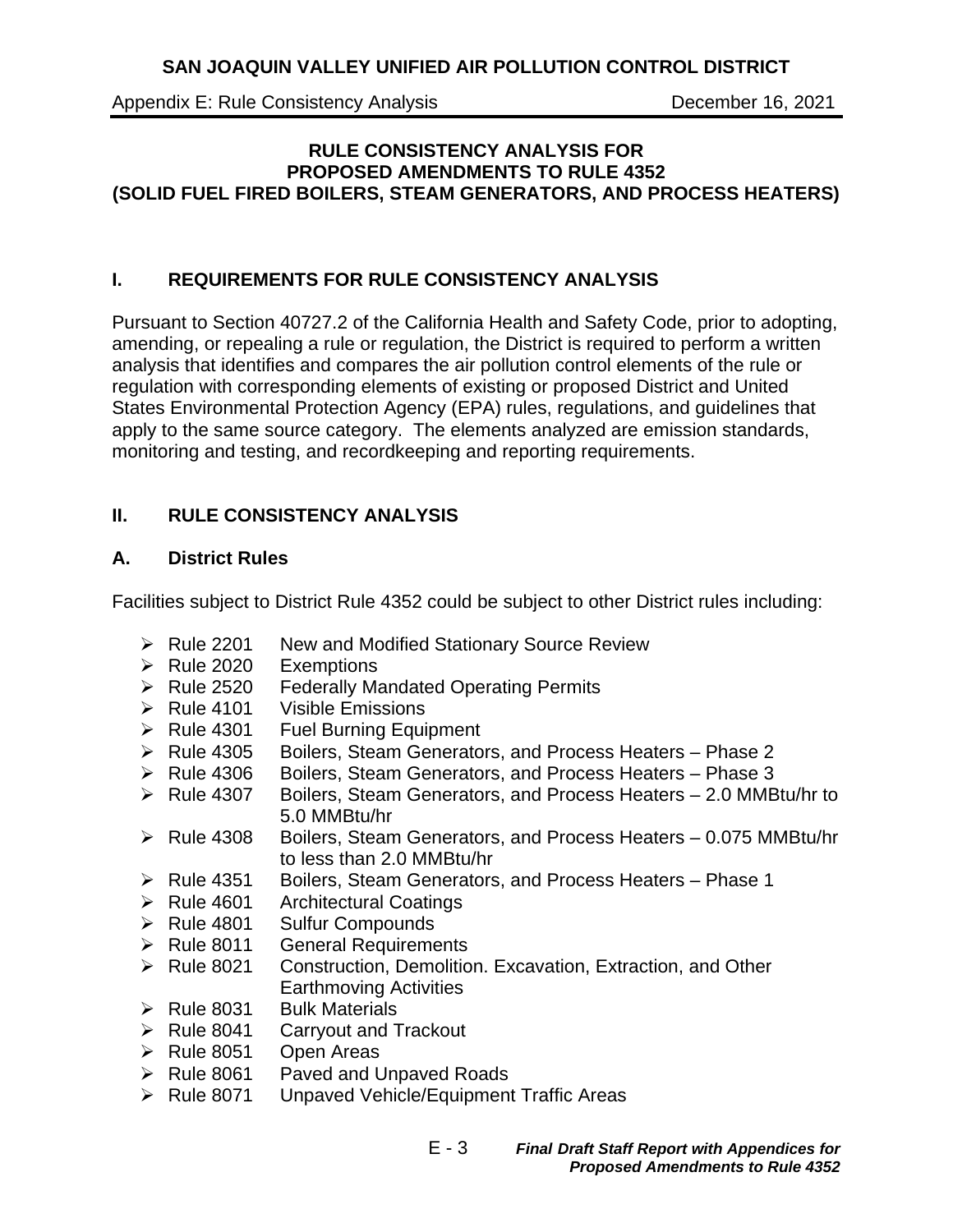Appendix E: Rule Consistency Analysis **December 16, 2021** 

The above-listed rules are not in conflict with, nor are they inconsistent with the requirements of Proposed Rule 4352.

## **B. Federal EPA Rules and Regulations**

1. 40 CFR 60 Subpart D (Standards of Performance for Fossil-Fuel Fired Steam Generators for Which Construction Commenced After August 17, 1971)

40 CFR 60 Subpart D applies to fossil fuel-fired, and fossil fuel and wood residue-fired steam generating units of more than 250 MMBtu/hr that commenced construction or modification after August 17, 1971. Subpart D establishes the emission standards for NOx, SOx, and PM. Since Rule 4352 applies to units that are fired on solid fuel, the rule consistency analysis focused only on the NOx standards established in 40 CFR 60 Subpart D for similar type of fuel.

NOx limits:

- Wood residue, or gaseous fossil fuel and wood residue 0.30 lb/MMBtu
- Solid fossil fuel or solid fossil fuel and wood residue (except lignite or a solid fossil fuel containing 25 percent, by weight, or more of coal refuse) – 0.70 lb/MMBtu
- Lignite, or lignite and wood residue 0.60 lb/MMBtu
- Lignite which is mined in North Dakota, South Dakota, or Montana and which is burned in a cyclone-fired unit – 0.80 lb/MMBtu

In general, the applicability, emission limits, and monitoring requirements of Rule 4352 are more stringent than those specified for units that are subject to 40 CFR 60 Subpart D.

2. 40 CFR 60 Subpart Db (Standards of Performance for Industrial-Commercial-Institutional Steam Generating Units)

40 CFR 60 Subpart Db applies to steam generating units with a heat input capacity of greater than 100 MMBtu/hr that commence construction, modification, or reconstruction after June 19, 1984. Steam generating units, as defined in 40 CFR 60 Subpart Db, do not include process heaters. Rule 4352 applies to solid fuel fired units so the rule consistency analysis focused only on the NOx standards established in 40 CFR 60 Subpart Db for similar type of fuel.

NOx limits:

- Mass-feed stoker 0.50 lb/MMBtu
- Spreader stoker and fluidized bed combustion 0.60 lb/MMBtu
- Pulverized coal 0.70 lb/MMBtu
- Lignite 0.60 lb/MMBtu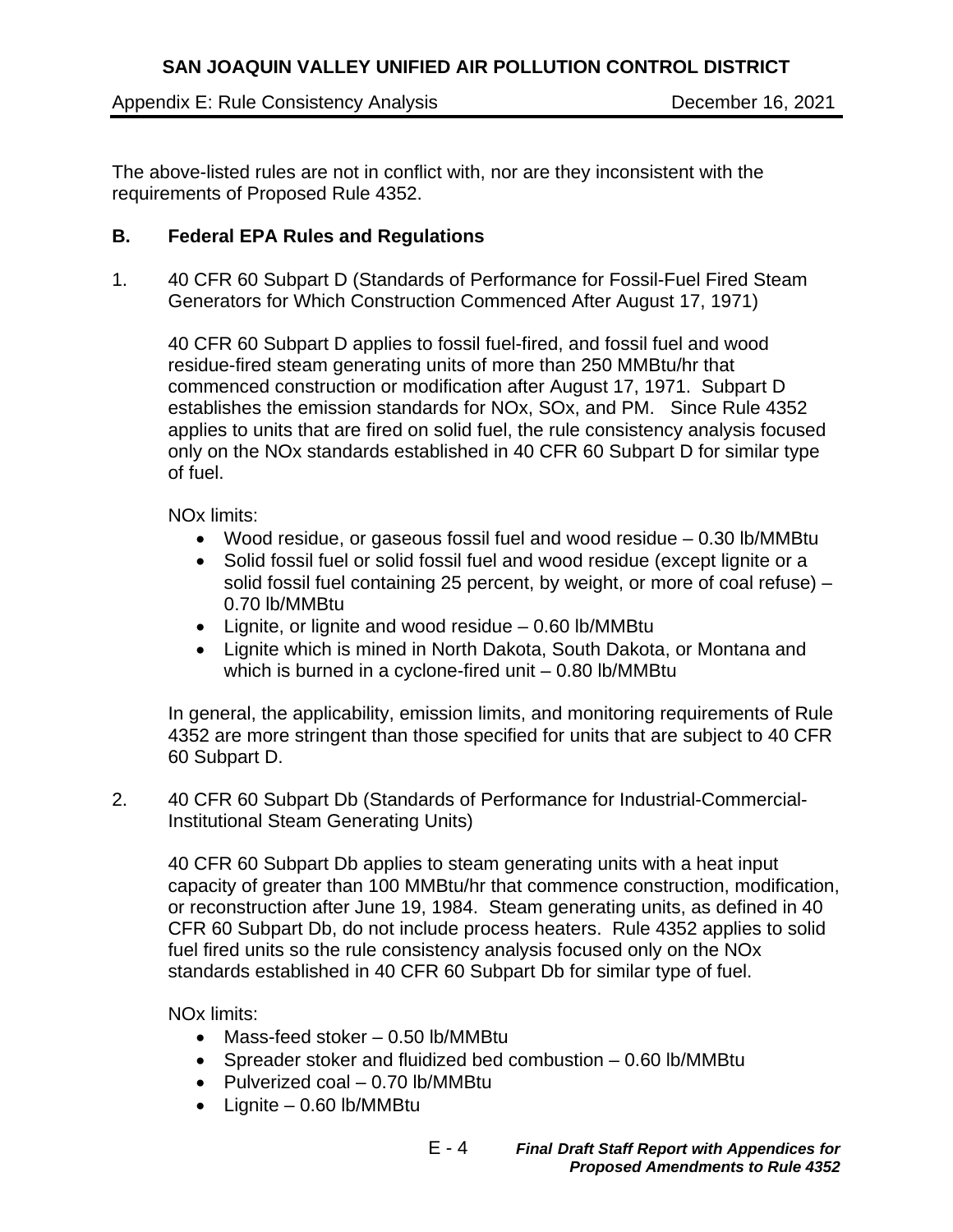## **SAN JOAQUIN VALLEY UNIFIED AIR POLLUTION CONTROL DISTRICT**

#### Appendix E: Rule Consistency Analysis **December 16, 2021**

- Lignite mined in ND, SD, MT, and combusted in a slag tap furnace 0.80 lb/MMBtu
- Coal-derived synthetic fuels 0.50 lb/MMBtu

In general, the applicability, emission limits, and monitoring requirements of Rule 4352 are more stringent than those specified for units that are subject to 40 CFR 60 Subpart Db.

3. 40 CFR 60 Subpart Cb (Emissions Guidelines and Compliance Times for Large Municipal Waste Combustors That are Constructed on or Before September 20, 1994)

40 CFR 60 Subpart Cb applies to each municipal waste combustor unit with a combustion capacity greater than 250 tons per day of municipal solid waste for which construction was commenced on or before September 20, 1994. Rule 4352 applies to solid fuel fired units so the rule consistency analysis focused only on the NOx standards established in 40 CFR 60 Subpart Cb for similar type of fuel.

NOx limits:

- Mass burn waterwall 205 ppm at 7% O2
- Mass burn rotary waterwall 250 ppm at 7% O2
- Refuse-derived fuel combustor 250 ppm at 7% O2
- Fluidized bed combustor 240 ppm at 7% O2
- Mass burn refractory combustors no limit
- Fluidized bed combustor 180 ppm at 7% O2

In general, the applicability, emission limits, and monitoring requirements of Rule 4352 are more stringent than those specified for units that are subject to 40 CFR 60 Subpart Cb.

4. 40 CFR 63 Subpart DDDDD (NESHAP for Industrial, Commercial, and Institutional Boilers and Process Heaters)

40 CFR 63 Subpart DDDDD establishes emission limits and work practice standards for boilers and process heaters to regulate hazardous air pollutants such as arsenic, cadmium, chromium, hydrogen chloride, hydrogen fluoride, lead, manganese, mercury, and nickel, as well as CO and filterable particulate matter. NESHAP applies to any boiler process or heaters located at a major source. Existing units are units that commenced construction on or before June 4, 2010; new units are units that commenced construction after June 4, 2010.

5. EPA –453/R-94-022 "Alternative Control Techniques (ACT) Document – NOx Emissions from Industrial/Commercial/Institutional Boilers", dated March 1994.